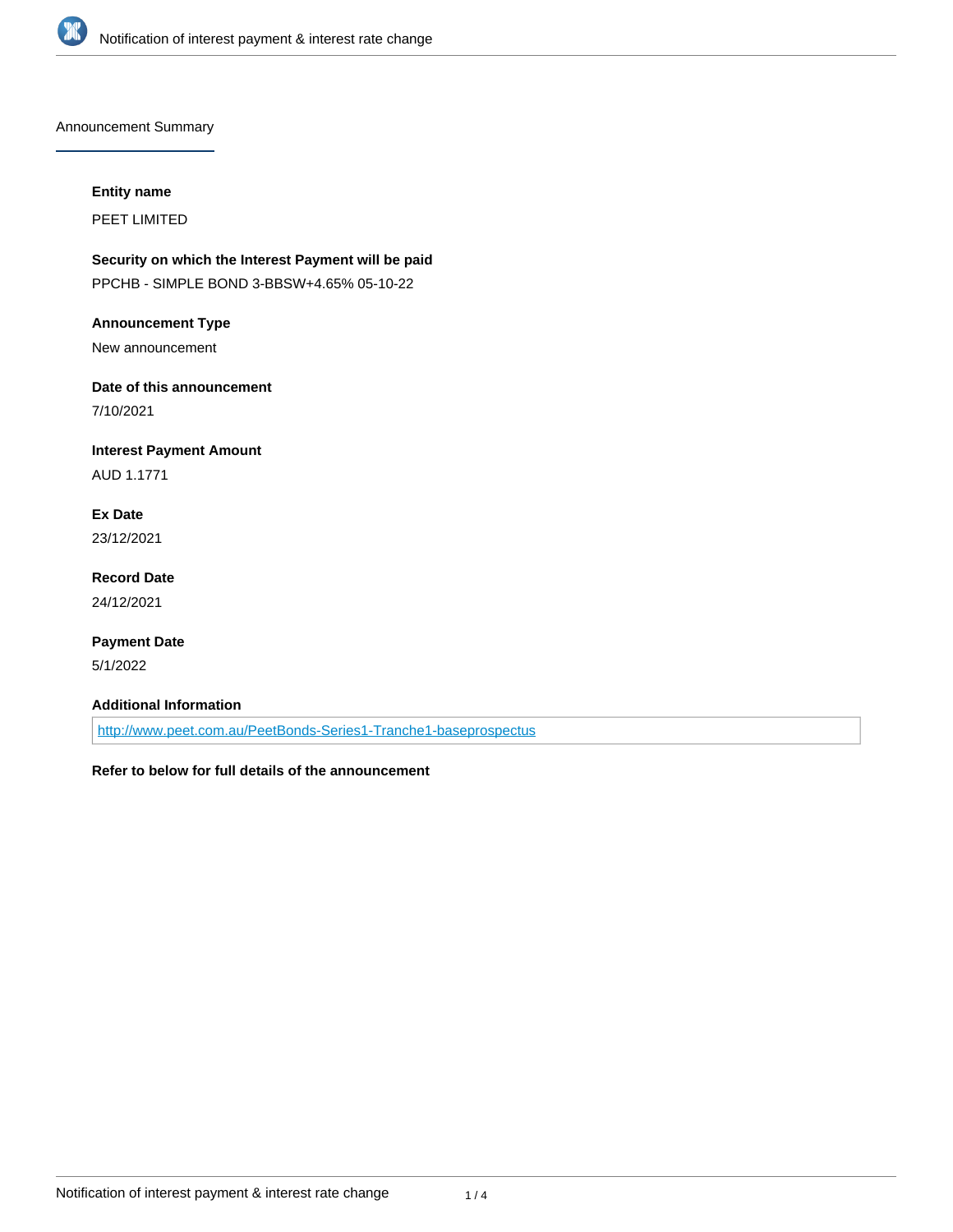

Announcement Details

Part 1 - Entity and announcement details

#### **1.1 Name of +Entity**

PEET LIMITED

**1.2 Registered Number Type** ABN

**Registration Number**

56008665834

# **1.3 ASX issuer code**

PPC

#### **1.4 The announcement is** New announcement

**1.5 Date of this announcement**

7/10/2021

**1.6 ASX +Security Code for Interest Payment** PPCHB

**ASX +Security Description** SIMPLE BOND 3-BBSW+4.65% 05-10-22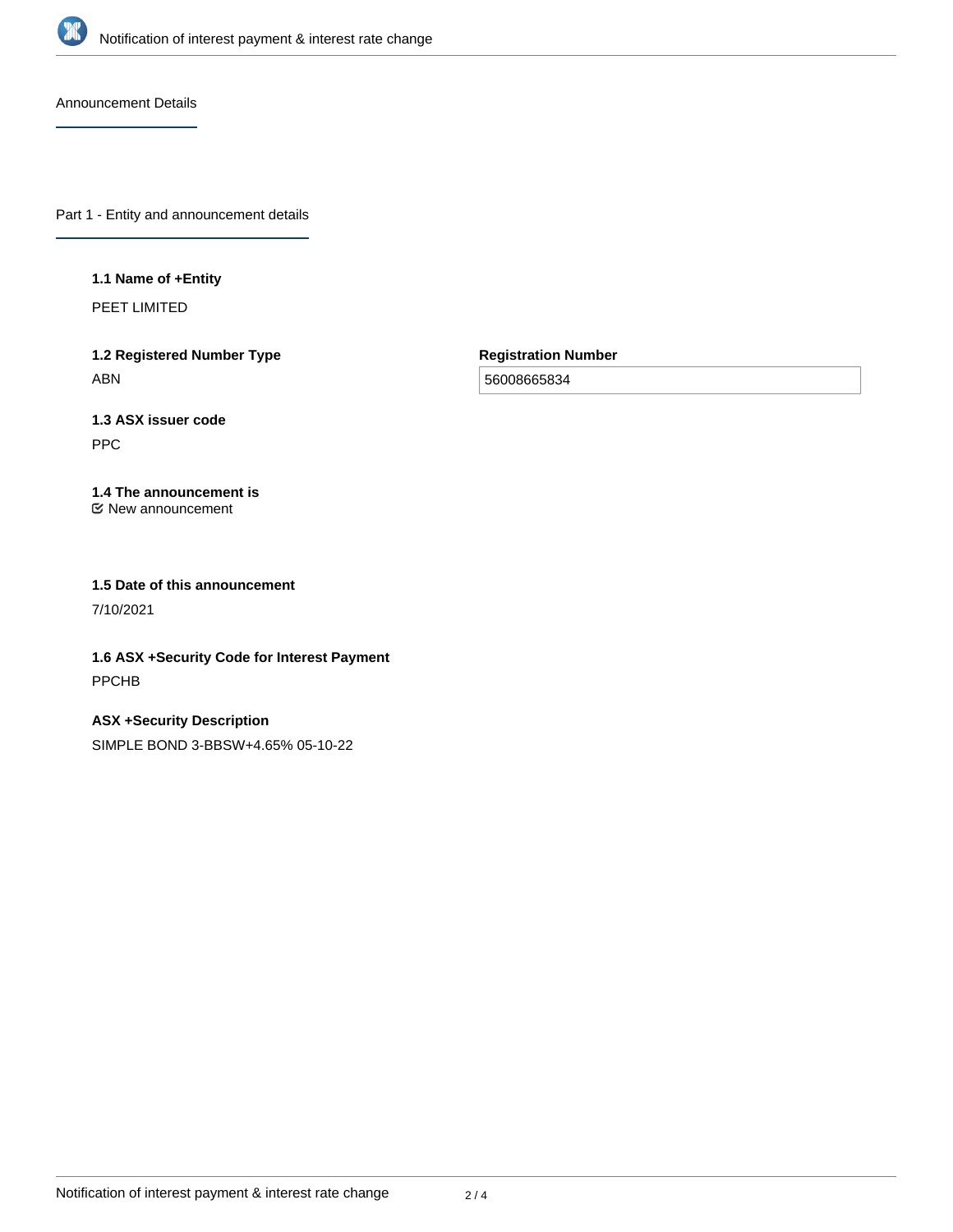

Part 2A - Interest period dates and interest payment details

| 2A.1 Payment date                                              | 2A.2 + Record Date                                                                         |
|----------------------------------------------------------------|--------------------------------------------------------------------------------------------|
| 5/1/2022                                                       | 24/12/2021                                                                                 |
| 2A.3 Ex-Date                                                   | 2A.4 First day of payment period                                                           |
| 23/12/2021                                                     | 5/10/2021                                                                                  |
| 2A.5 Last day of payment period                                | 2A.6 Number of days in the payment period                                                  |
| 4/1/2022                                                       | 92                                                                                         |
| 2A.7 Interest rate expressed as a per annum rate<br>4.670000 % | 2A.8 Interest rate pro-rated for the number of days in the<br>payment period<br>1.177100 % |
| 2A.9 Currency in which the interest payment is made            |                                                                                            |

**("primary currency")**

AUD - Australian Dollar

#### **2A.10 Interest payment amount per +security**

AUD 1.17710000

#### **2A.10(i) Comment on how the interest payment amount per security is calculated**

Interest = Interest Rate x Face Value x Day Count Fraction

**2A.11 Are any of the below approvals required for the interest payment before business day 0 of the timetable?**

- **•** Security holder approval
- **Court approval**
- **Lodgement of court order with +ASIC**
- **ACCC approval**
- **FIRB approval**
- **Another approval/condition external to the entity required before business day 0 of the timetable for the interest payment.**

No

**2A.12 Is the interest payment franked?** No

**2A.13 Is the interest payment payable in the form of +securities rather than cash?** No

**2A.14 Does the entity have arrangements relating to currency in which the interest payment is paid to security holders that it wishes to disclose to the market?** No

**2A.15 Is there a principal amount payment component payable?** No